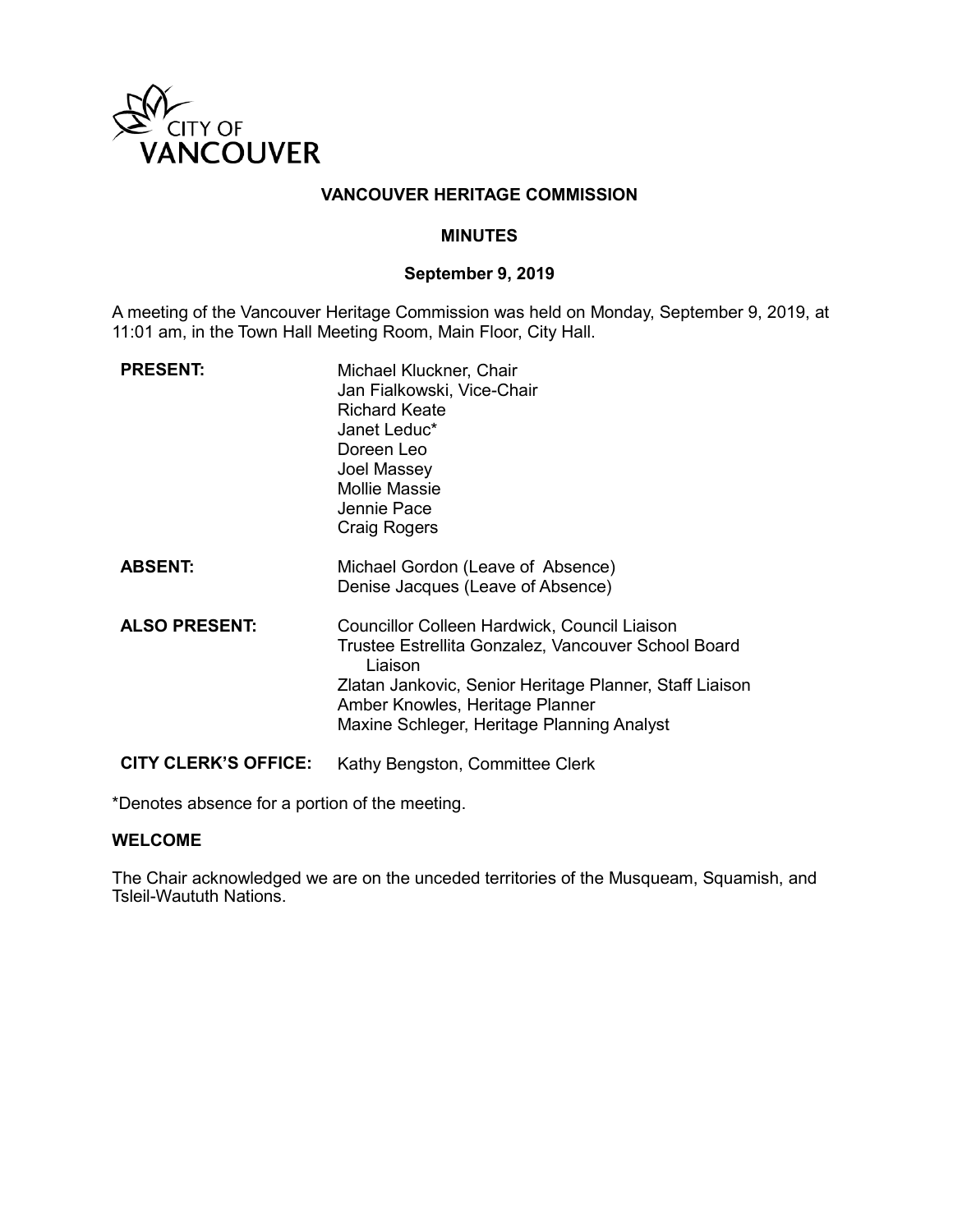### **Leave of Absence Requests**

MOVED by Commissioner Massie SECONDED by Commissioner Leo

> THAT the Vancouver Heritage Commission approve leave of absences for Commissioners Fialkowski and Leduc, for the meeting to be held on September 30, 2019.

CARRIED UNANIMOUSLY (Commissioner Leduc absent for the vote)

### **Approval of Minutes**

MOVED by Commissoner Fialkowski SECONDED by Commissioner Massey

> THAT the Vancouver Heritage Commission approve the Minutes from the meeting of July 15, 2019, as circulated.

CARRIED UNANIMOUSLY (Commissioner Leduc absent for the vote)

### **1. Business Arising from the Minutes**

None.

#### **2. 855 Granville Street – The Palms Hotel and Paradise Theatre VHR "B" with designated façade and VHR "C" DP-2019-00393**

Issues:

- Compatibility of the middle building section and rooftop addition on the Paradise Theatre façade with the existing historic character;
- Rehabilitation of storefronts, as proposed;
- Level of retention and conservation of the Paradise Theatre.
- Applicant: Musson Cattell Mackey Partnership Bill Reid, Architect Donald Luxton, Donald Luxton and Associates
- Staff: Amber Knowles, Heritage Planner Brenda Clark, Development Planner

Staff and the applicant provided an overview of the application and responded to questions.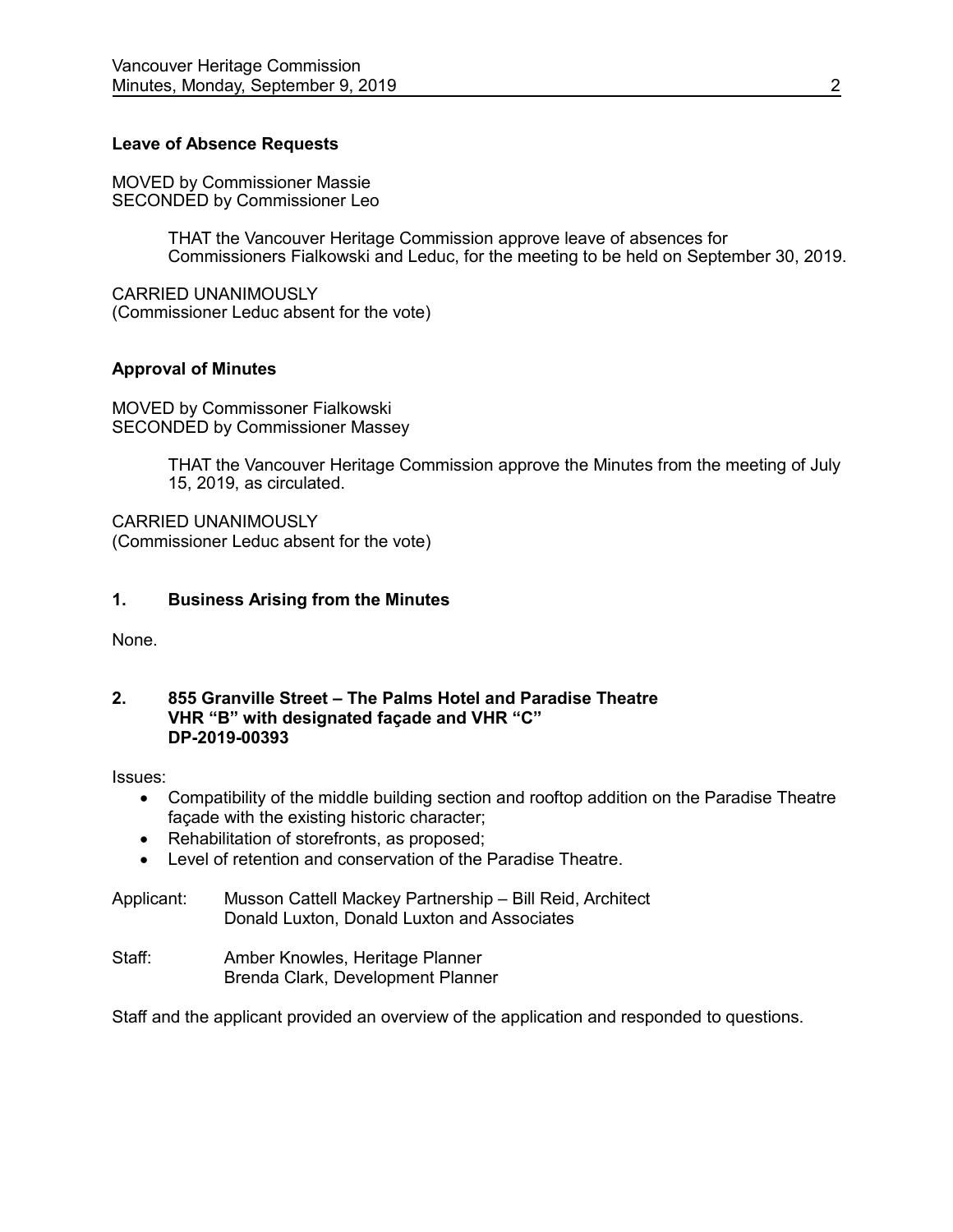#### MOVED by Commissioner Failkowski SECONDED by Commissioner Massie

### **WHEREAS**

- 1. The façades of the Palms Hotel (VHR B municipally designated) (Building A) and the Paradise Theatre (VHR C) (Building C) were consolidated as part of a cinema complex in the 1980s.
- 2. The Palms Hotel was demolished in the 1980s redevelopment;
- 3. The Paradise Theatre façade will serve as the entranceway into the new entertainment complex;
- 4. The Palms Hotel storefront will be rehabilitated and will give back a sense of the historic streetscape;
- 5. It is unclear whether the windows in "Building B" will be permeable; that is whether people will be able to see in and see out.

## THEREFORE BE IT RESOLVED

- A. THAT the Heritage Commission supports the work of the architect and heritage consultant to preserve and restore and rehabilitate the facades of the two buildings, and to reconstruct the canopy and re-create a blade sign for the Building C, and to improve the storefront of the Building A and to have it function as an entrance.
- B. THAT the Commission is concerned that Building B, with its long blank wall, will not contribute to a safe community use of the street.
- C. THAT the Commission asks for design development that would allow the heritage facades to predominate in the composition. In the Commission's opinion, Building B, with its glass curtain wall and smooth industrial surfaces, fails to marry the streetscape into a satisfactory composition.
- D. THAT the applicant consider signage and interpretation to enhance the memory of the Paradise and Coronet.
- E. THAT the applicant consider animating the lane with a mural-type composition to interpret the site and Granville Street itself.

#### CARRIED UNANIMOUSLY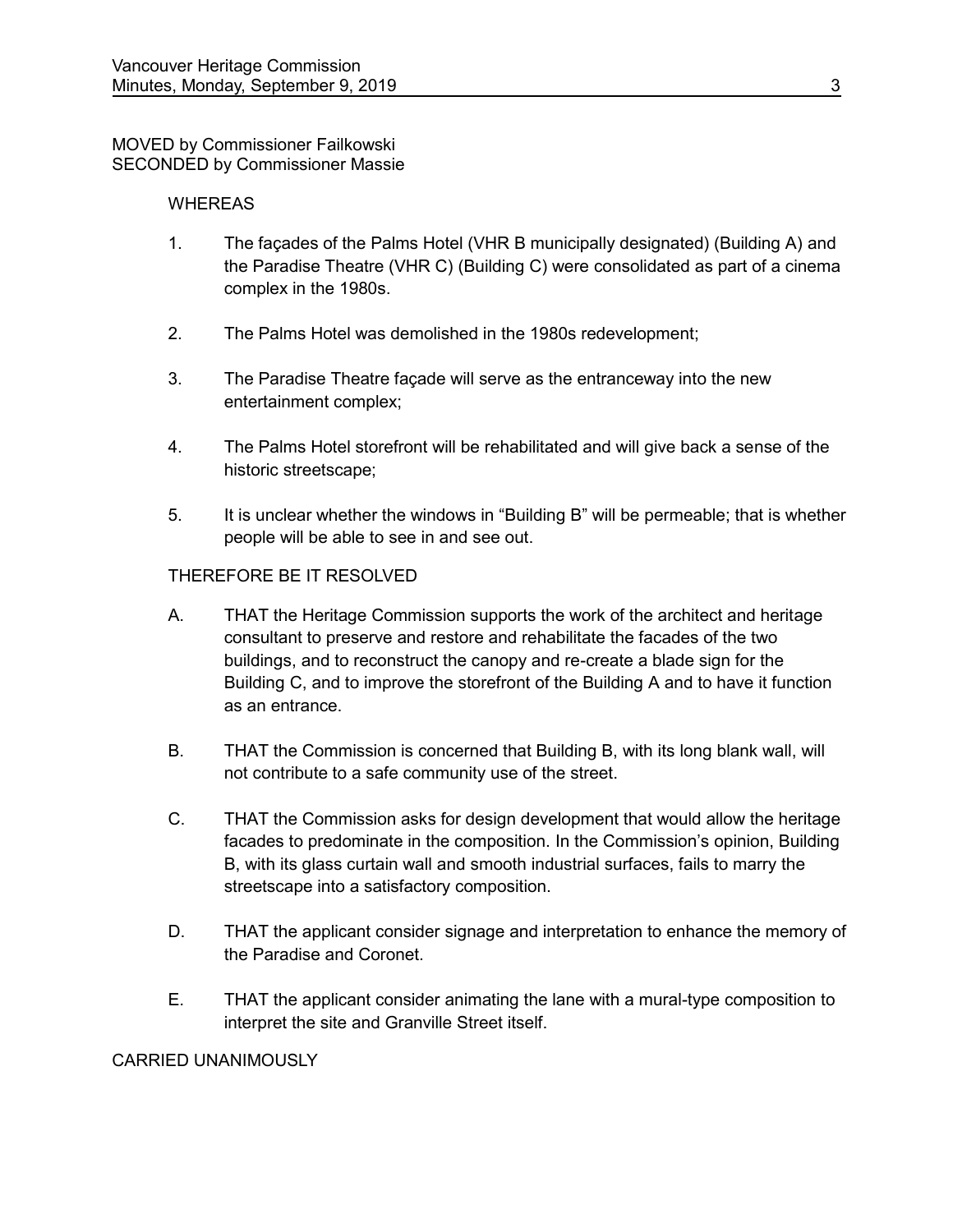## **3. 2441 Trinity Street – David Crawford Residence - Voluntary VHR B-listing and Voluntary Heritage Designation**

Issues:

- Addition to the Heritage Register;
- Compatibility of addition with heritage building;
- Extent of restoration work proposed;
- Viability of retention of the heritage building with the proposed extent of structural and underground work (i.e. parking garage);
- Support for designation and Conservation Plan.

Applicant: Yamamoto Architecture Inc. – Taizo Yamamoto, Architect Donald Luxton, Donald Luxton and Associates

Staff: Maxine Schleger, Heritage Planning Analyst

Staff presented the heritage designation application and responded to questions.

MOVED by Commissioner Rogers SECONDED by Commissioner Massie

## WHEREAS

- 1. The house at 2441 Trinity Street has been evaluated as a B on the VHR;
- 2. The owners of the house have requested municipal designation.

## THEREFORE BE IT RESOLVED

- A. THAT the Vancouver Heritage Commission enthusiastically supports the designation of the house and thanks the owners for their stewardship of it.
- B. THAT the Commission asks staff to consider writing a Statement of Significance or the equivalent to document the house's history, or to advise the owners to pursue a grant, such as one available through the Vancouver Heritage Foundation, to have the work done.

## CARRIED UNANIMOUSLY

**\* \* \* \* \***

The Commission recessed at 12:11 pm and reconvened at 12:27 pm.

**\* \* \* \* \***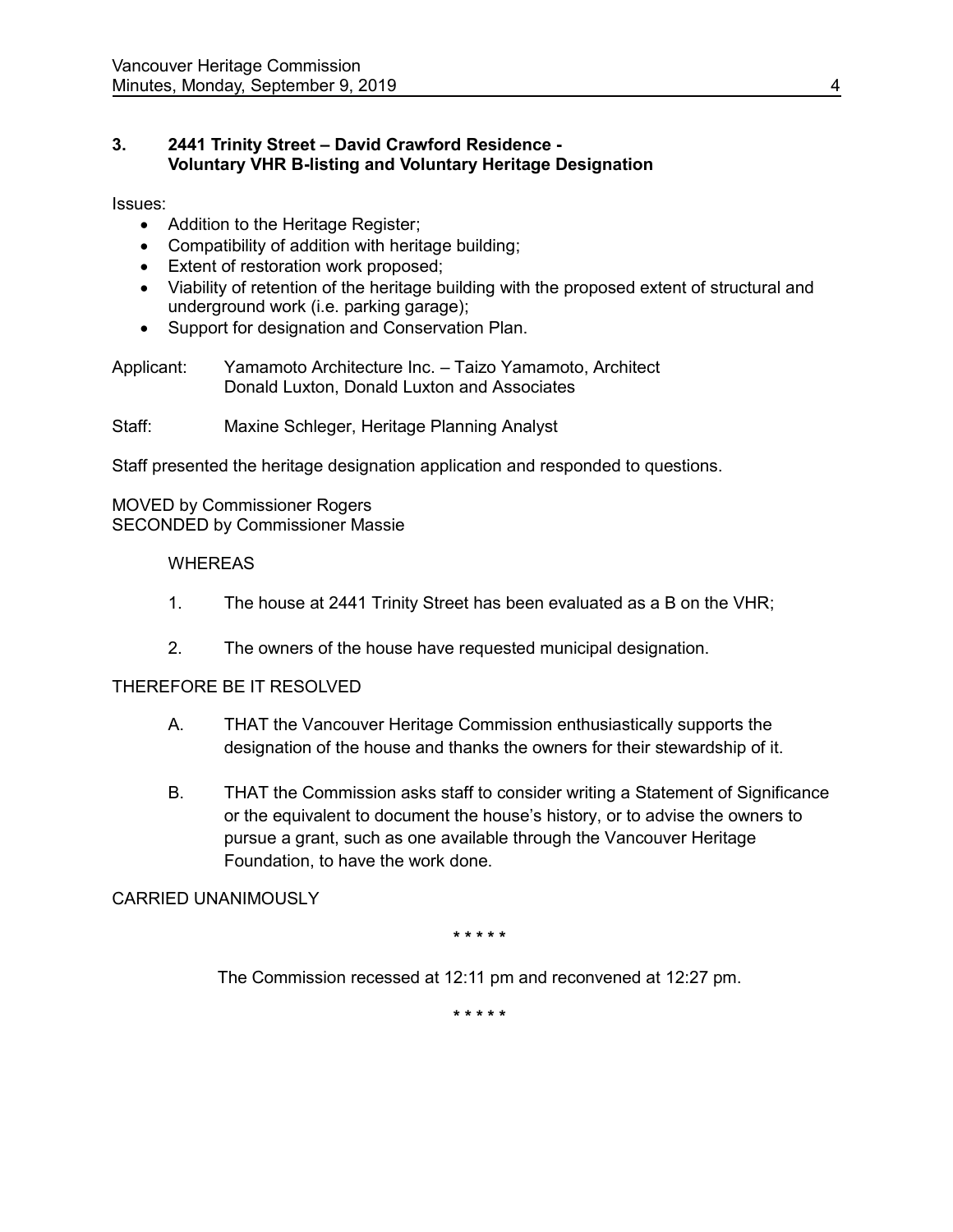# **4. Vancouver Heritage Commission – Role and Mandate**

Tina Penney, Deputy City Clerk, provided a presentation on the role and mandate of Advisory Bodies and the Vancouver Heritage Commission, including the following subject areas:

- Roles and responsibilities of advisory bodies;
- Governance framework: VC, VHC By-law, Terms of Reference; – Commission By-law
- Roles of VHC members, staff and Council liaisons;
- Code of Conduct;
- Equity, diversity and inclusion;
- Engagement and communication;
- Privacy and confidentiality.

The Deputy City Clerk also responded to questions.

## **5. Statement of Significance and Vancouver Heritage Register Subcommittee Reports**

Staff reviewed the report from the Statement of Significance and Vancouver Heritage Register Subcommittee meeting held on August 19, 2019, and responded to questions.

MOVED by Commissioner Keate SECONDED by Commissioner Massie

> THAT the Vancouver Heritage Commission (VHC) support adding 1833 Yew Street, the LeFeuvre Residence, to the Vancouver Heritage Register as a B-listing and that the VHR Evaluation be referred back to staff to complete the necessary revisions;

FURTHER THAT the Commission request that the Statements of Significance for

- 845-851 Granville Paradise Theatre;
- 871 Granville Street Palms Hotel;
- 5882 Tyne Street Walter Anderson Residence;
- 1833 Yew Street LeFeuvre Residence,

be referred back to the consultants for revisions.

#### CARRIED UNANIMOUSLY

#### **6. New Business**

#### **a) Leave of Absence**

Leave of absence request was amended to include Commissioner Leduc for the September 30, 2019, meeting.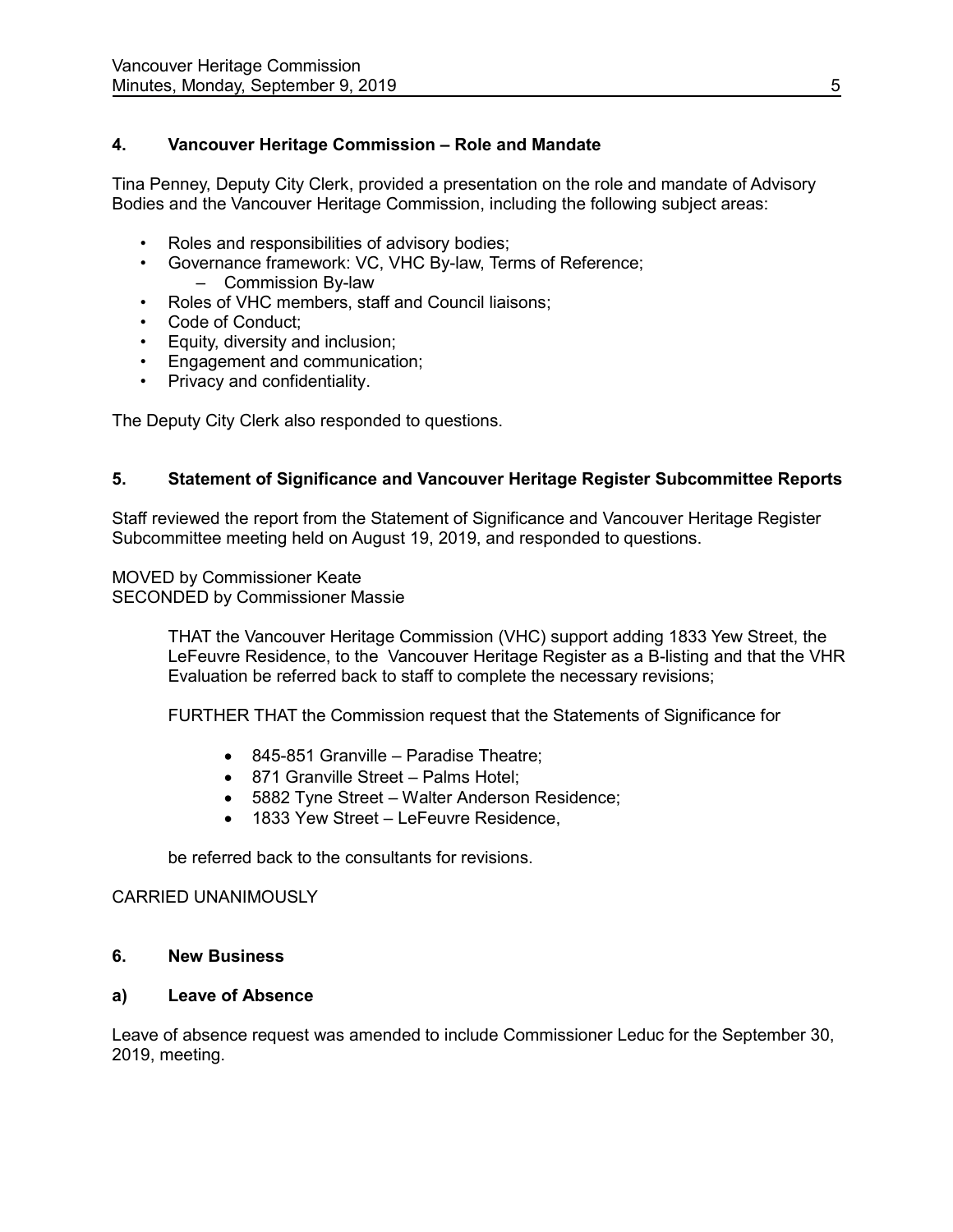# **b) Character and Heritage Houses in RS Zones Motion**

The Commission received a proposed motion on the "Continuing Demolition of Character and Heritage Houses in RS Zones."

MOVED by Commissioner Rogers SECONDED by Commissioner Fialkowski

### **WHEREAS**

- 1. The Commission has received a report from staff on April 8, 2019, stating that the current Character House Zoning is not working to address the continuing demolitions in the RS areas;
- 2. At its meeting on September 18, 2018, the Heritage Commission opposed changes to the RS District schedules that it, believed, would make it much more difficult to retain character housing;
- 3. The Commission believes that the preservation, adaptation and reuse of Character Houses in Vancouver should be a priority for the City.

THEREFORE BE IT RESOLVED THAT the Vancouver Heritage Commission supports the intent of the motion proposed by Councillor Hardwick to address the continuing demolition of Character and Heritage Houses in RS Zones.

## CARRIED UNANIMOUSLY

The Commission agreed to delegate a member to speak at the Committee meeting on October 2, 2019, regarding the proposed motion, should the motion be referred.